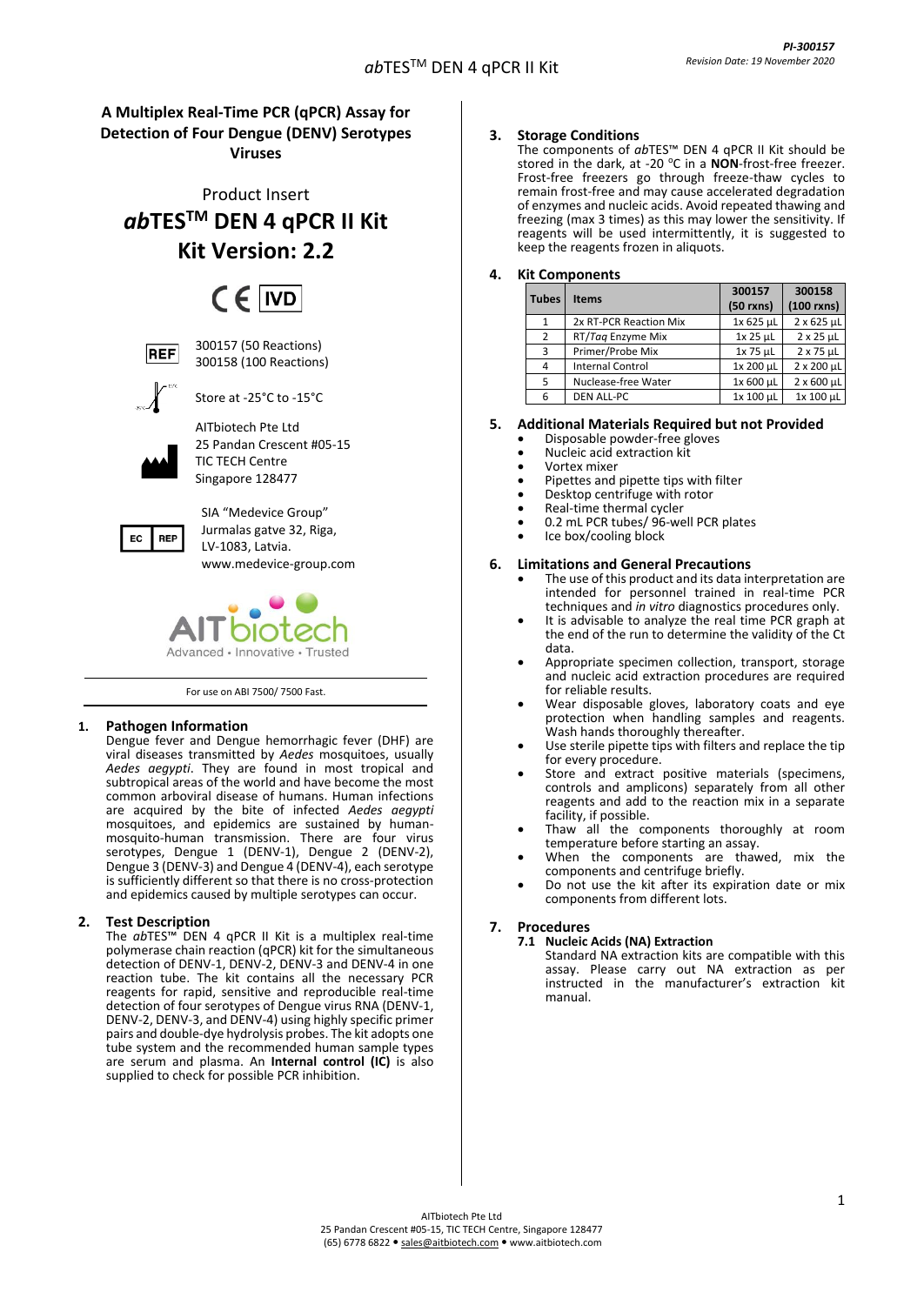#### **7.2 PCR Reaction Setup**

Thoroughly thaw all components, mix and spin briefly. Keep all components and samples on ice. Prepare your PCR reaction based on the following pipetting scheme:

|                    | <b>Volume per reaction</b> |                 |                 |                |  |
|--------------------|----------------------------|-----------------|-----------------|----------------|--|
| Reagent            | <b>Test</b>                | <b>Positive</b> | <b>Negative</b> | <b>Non</b>     |  |
|                    | sample                     | control         | control         | template       |  |
|                    | reaction                   | reaction        | reaction        | reaction       |  |
| 2x RT-PCR          | 12.5 µL                    | 12.5 µL         | 12.5 µL         | $12.5$ $\mu$ L |  |
| Mix                |                            |                 |                 |                |  |
| RT/Tag             | $0.5$ $\mu$ L              | $0.5$ $\mu$ L   | $0.5$ $\mu$ L   | $0.5$ $\mu$ L  |  |
| Enzyme Mix         |                            |                 |                 |                |  |
| Primer/Probe       |                            |                 |                 | $1.5$ $\mu$ L  |  |
| Mix                | $1.5 \mu L$                | $1.5 \mu L$     | $1.5$ $\mu$ L   |                |  |
| Nuclease-          |                            | 4.5 µL          | $4.5$ µL        | $10.5$ $\mu$ L |  |
| Free Water         | $4.5$ µL                   |                 |                 |                |  |
| Internal           | $1.0 \mu L$                | $1.0 \mu L$     | $1.0\mu$ L      |                |  |
| control            |                            |                 |                 |                |  |
| Positive           |                            |                 |                 |                |  |
| Control            |                            | $5.0 \mu L$     |                 |                |  |
| Extracted          |                            |                 |                 |                |  |
| <b>Test Sample</b> | $5.0 \mu L$                |                 |                 |                |  |
| Total              |                            |                 |                 |                |  |
| 25 µL<br>Volume    |                            | $25 \mu L$      | 25 µL           | 25 µL          |  |

#### **7.3. PCR Cycling Conditions**

Gently mix the components and spin briefly. The following cycling conditions were established and validated on the ABI 7500/ 7500 Fast. You may need to adjust these conditions for other real-time platforms. **Cy5** (DENV-1), **FAM** (DENV-2), **Texas Red** (DENV-3), **TAMRA** (DENV-4) and **VIC** (IC) channels should be chosen, and the fluorescence is measured at the annealing phase of each cycle.

|            |       |                          |  |               | ABI 7500/7500 Fast Settings |                 |        |
|------------|-------|--------------------------|--|---------------|-----------------------------|-----------------|--------|
| Ramp speed |       |                          |  |               | Standard                    |                 |        |
|            |       | Passive reference        |  |               | None                        |                 |        |
|            |       |                          |  |               |                             |                 |        |
|            | Phase | <b>Description</b>       |  | No. of        | <b>Temperature</b>          | <b>Duration</b> |        |
|            |       |                          |  | <b>Cycles</b> |                             |                 |        |
|            | 1     | <b>CDNA</b><br>synthesis |  | 1             | 53 °C                       |                 | 10 min |
|            | 2     | Tag<br>activation        |  | 1             | 95 °C                       | 2 min 30 sec    |        |
|            |       |                          |  |               | 95 °C                       | 17 sec          |        |
|            | 3     | Amplification            |  | 42            | *59 °C                      | 31 sec          |        |
|            |       |                          |  |               | 68 °C                       | 32 sec          |        |

*\*Data acquisition at annealing phase*

#### **8. Performance Characteristics**

All reactions for performance characteristics were performed using the *ab*TES™ DEN/CHIKU 5 qPCR I Kit on the Bio-Rad CFX96. The reaction composition, cycling condition and primer/probe design for the DENV-1, DENV-2, DENV-3 and DENV-4 targets of the *ab*TES™ DEN/CHIKU 5 qPCR I Kit are identical to this kit. The data generated is therefore considered a good representative of the performance of this kit.

#### **8.1. Analytical Sensitivity**

Analytical sensitivity (limit of detection) is defined as the lowest concentration at which the assay can detect with a positivity rate of at least 95%.

The analytical sensitivity of the assay was determined by analyzing a dilution series of Commercial RNA Controls (Vircell) from 0.5 to 500  $copies/µl$ . The testing was carried out in either 10-replicates (for concentrations ≥50 copies/µl) or 14-replicates (for concentrations <50 copies/µl). The

analytical sensitivity was estimated by probit analysis using SPSS release 16.0.0.

The analytical sensitivity (not in consideration of extraction) was determined to be the following:

| <b>Target</b> | <b>Analytical Sensitivity</b><br><b>Detection</b> |                        |
|---------------|---------------------------------------------------|------------------------|
|               | <b>Channel</b>                                    | (95% confidence)       |
| DENV-1        | Cv <sub>5</sub>                                   | 10.30 copies/uL        |
| DENV-2        | FAM                                               | $2.82$ copies/ $\mu$ L |
| DENV-3        | <b>Texas Red</b>                                  | 23.77 copies/µL        |
| DENV-4        | TAMRA                                             | 3.22 copies/uL         |

#### **8.2. Analytical Specificity**

The assay was tested for potential cross-reactivity against the following panel of 20 organisms. No cross-reactivity was observed.

| <b>Organisms Tested for Analytical Specificity</b> |                                    |  |  |  |
|----------------------------------------------------|------------------------------------|--|--|--|
| Chlamydophila<br>pneumoniae (AR-39)                | Paravovirus b19                    |  |  |  |
| Cytomegalovirus<br>(AD-169)                        | Staphylococcus aureus<br>(FPR3757) |  |  |  |
| Enterovirus 71 (BrCr)                              | Streptococcus<br>pneumoniae        |  |  |  |
| Epstein-barr virus<br>(HTB-62)                     | Varicella zoster virus<br>(Ellen)  |  |  |  |
| Hepatitis B virus                                  | West nile virus<br>(New York 99)   |  |  |  |
| $HIV-1$                                            | Dengue 1 virus                     |  |  |  |
| Human herpes virus 6                               | Dengue 2 virus                     |  |  |  |
| Influenza A virus<br>(pdm H1N1-2009)               | Dengue 3 virus                     |  |  |  |
| Influenza B virus                                  | Dengue 4 virus                     |  |  |  |
| Mycobacterium<br>tuberculosis (H37Rv)              | Chikungunya virus                  |  |  |  |

#### **8.3. Precision/Reproducibility**

The inter-assay (variability between different runs) and intra-assay (variability within one run) precision was determined by performing the assay once per day in 5-replicates over a period of 2 days for 5 samples of different concentrations (total of 50 reactions per target).

For all the 4 targets, the qualitative results of all 50 reactions were 100% reproducible.

The coefficient of variation (CV) of the cycle threshold (Ct) for the intra- and inter-assay precision is as follows:

**Inter**-assay precision data showing %CV (calculated from Ct values) at each concentration:

|        | 2000<br>copies/µl | 1000<br>copies/µl | 500<br>copies/µl | 100<br>copies/µl | 50<br>copies/µl |
|--------|-------------------|-------------------|------------------|------------------|-----------------|
| DENV-1 | 1.7%              | 1.7%              | 1.0%             | 1.2%             | 1.2%            |
| DENV-2 | 0.5%              | 0.7%              | 0.7%             | 0.7%             | 0.8%            |
| DENV-3 | 1.1%              | 0.8%              | 1.2%             | 1.0%             | 1.1%            |
| DENV-4 | 1.3%              | 1.0%              | 0.5%             | 1.0%             | 1.2%            |

**Intra**-assay precision data showing %CV (calculated from Ct values) at each concentration:

|        | 2000      | 1000      | 500       | 100       | 50        |
|--------|-----------|-----------|-----------|-----------|-----------|
|        | copies/µl | copies/µl | copies/µl | copies/µl | copies/µl |
| DENV-1 | 1.5%      | 1.8%      | 1.0%      | 1.2%      | 1.2%      |
| DENV-2 | 0.5%      | 0.6%      | 0.8%      | 0.5%      | 0.7%      |
| DENV-3 | 0.7%      | 0.7%      | 0.9%      | 1.1%      | 1.0%      |
| DENV-4 | 1.3%      | 0.9%      | 0.5%      | 1.0%      | 1.3%      |